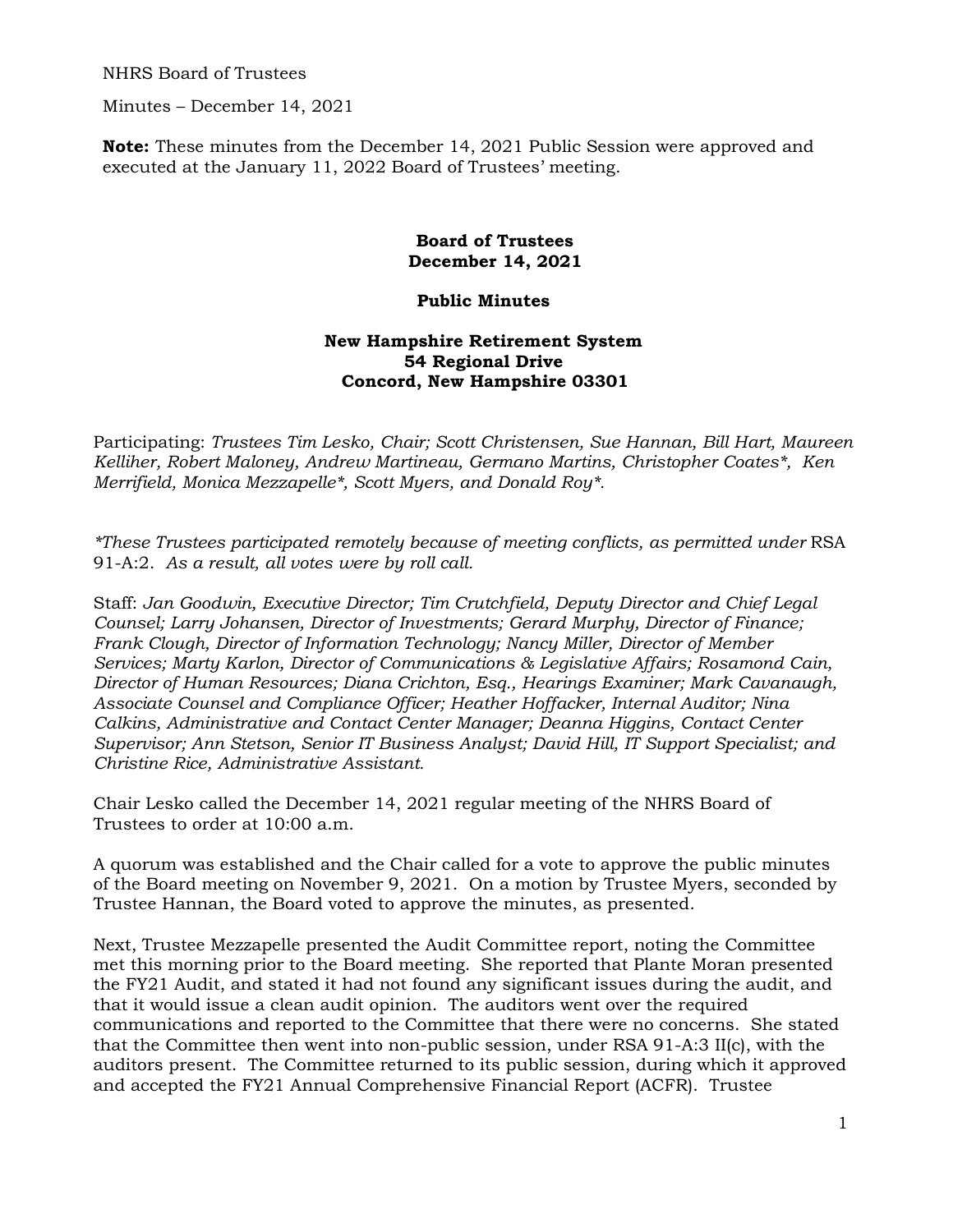Mezzapelle then turned to Director of Finance Gerard Murphy, who presented the FY21 ACFR to the Board. Prior to presenting, Mr. Murphy noted the final audit opinion letter from Plante Moran would become available in the coming week.

Mr. Murphy then opened the ACFR presentation with an explanation of the recent name change to the report, noting that the Government Finance Officers Association (GFOA) and the Governmental Accounting Standards Board (GASB) had recommended the change. He proceeded to give an overview of the ACFR, beginning with its structure, which follows set guidelines determined by the GFOA. He noted the report not only serves as an accounting document, but also provides a financial picture of the Plan as a whole during a particular time. Mr. Murphy then gave a thorough account of each section of the June 30, 2021 report, highlighting the year's investment return of 29.4%, a significant increase from last year, which was 1.1%; the net position held for benefits increased to \$11.574 billion, up from last year at \$9.134 billion. He then mentioned that the actuarial funded ratio for the pension plan was at 64.2%, up from 61% last year, while the funded ratio for the Other Post-Employment Benefits (OPEB) plan, i.e. the Medical Subsidy, was at 7.2%, up 5.8% from the previous year. He noted that there are two different funding measurements for these plans in the report: the actuarial funded ratio and the GASB funded ratio – which in FY21 was at 72.2% for the pension, 11.1% for OPEB – and explained how each funded ratio is calculated.

He then provided a brief description of each major section within the report: Introductory, Financial, Investment, Actuarial, and Statistical. He also brought the Board's attention to a slight change to the financial section of the report relating to the reporting of the alternative and real estate investment managers' fees in order to provide a more distinct and transparent look at such fees. During Mr. Murphy's description of the actuarial section of the report, he intermittently answered questions from Trustees. In closing, he provided an overview of the statistical section of the Plan.

Trustee Mezzapelle then requested, on behalf of the Audit Committee, that the Board accept and approve the FY21 ACFR. On a motion by Trustee Maloney, seconded by Trustee Hart, the Board voted unanimously to approve the recommendation of the Audit Committee to approve and accept the Annual Comprehensive Financial Report for Fiscal Year 2021, contingent on receipt of an unqualified opinion letter from Plante Moran.

Trustee Mezzapelle concluded her report with a status update on internal audit activities, as well as items on the Internal Audit Tracker.

Following Trustee Mezzapelle, Trustee Roy gave the report of the Governance Committee, which had not met since the November Board meeting. He said the Committee would meet to review the annual update to the Governance Manual and the renewal of the fiduciary insurance policy at its next meeting, before the January Board meeting.

Next, Trustee Kelliher gave the report of the Independent Investment Committee (IIC, Committee), which met on November 19, 2021, sharing that Director of Investments Larry Johansen introduced newly appointed IIC member Scott Hammond, who would officially begin his service in December. She stated Mr. Johansen then updated the Committee on investment returns through recent time-periods; gave a review of the Work Plan, and noted several initiatives, including the complete liquidation of the SB&H international small cap equity strategy, and funding about \$144 million, during November and December, in the Wellington International small cap equity strategy. Trustee Kelliher reported that the Committee approved its 2022 IIC meeting schedule,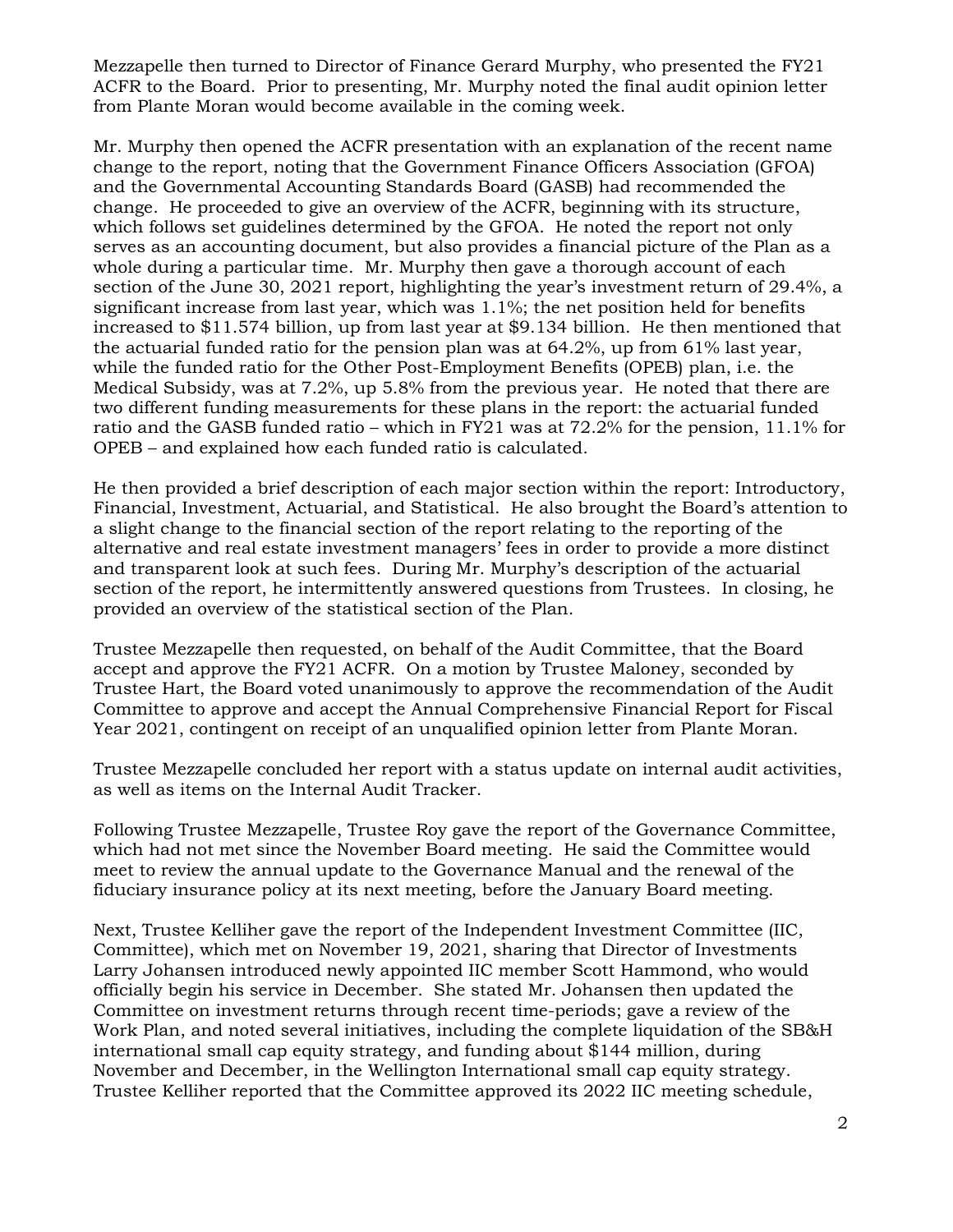followed by a presentation from private debt manager Atalaya. She reported that the Committee voted unanimously to commit \$50 million to Atalaya's Special Opportunities Fund VIII, subject to contract and legal review. In closing, she reported the Committee discussed, and unanimously approved, the FY21 Comprehensive Annual Investment Report (CAIR), and the recommendation for Board approval of it at the December Board meeting.

Trustee Kelliher then turned to Mr. Johansen who updated the Board on the total fund performance through October 31, 2021, stating that NHRS is up 13.1% at three years, 11.4% at five years, and 10% at 10 years. Next, he reported that asset allocations were close to target and well within range, noting cash was at \$145 million. Mr. Johansen then provided an overview of the agenda for the upcoming December 17, 2021 IIC meeting. He concluded his report, commenting on the CAIR and recommending it for Board approval.

On a motion by Trustee Hart, seconded by Trustee Christensen, the Board voted unanimously to approve and accept the Comprehensive Annual Investment Report for Fiscal Year 2021, as prepared and approved by the Independent Investment Committee.

Trustee Myers provided the Legislative Committee update, noting that the Committee had not met since its last meeting, and would meet following today's Board meeting. He brought the Board's attention to the list of Legislative Service Requests (LSRs), noting that two NHRSrelated titles on the list have more detail, including a bill that proposes an increase in the number of hours an NHRS retiree could work for a participating employer in a calendar year. At present, an NHRS retiree who collects a benefit can work an average of 26 hours per week in a year, and the bill would propose to increase that to an average of 32 hours per week. The other LSR, which Trustee Myers mentioned NHRS had sought, proposes incurring penalties for employers who are in noncompliance with the System's reporting requirements. Trustee Myers continued to give an overview of several other LSRs concerning NHRS, including HB 1417 that proposes that the state contribute 7.5% on behalf of political subdivision employers, and HB 1535, which involves cost of living adjustments (COLAs).

Next, Trustee Coates gave a brief report of the Benefits Committee, which had not met since November's Board meeting, noting it plans to meet in January to discuss two Gainful Occupation cases.

Trustee Hart then gave the PPCC report, noting the Committee had not met since its meeting on November 4, 2021.

Following Trustee Hart's brief PPCC report, Chair Lesko introduced Nina Calkins, Contact Center and Administration Manager, who gave a presentation on the Contact Center in commemoration of its one-year anniversary on December 7, 2021. Ms. Calkins described what the Contact Center does and gave a short introduction of each of the staff who make up the team in the Contact Center, several of whom had worked in other departments within NHRS and who all assist members via phone and email, concerning a variety of requests about retirement benefits. She informed the Board of the Center's overall metrics in the past year, noting the Contact Center Representatives (CCRs) answered 32,862 phones calls and handled 30,797 of them, and transferred only 2,065, or 6% of the calls, to Subject Matter Experts (SMEs). She noted that the Contact Center has a KPM to transfer no more than 10% of the calls to SMEs.

Next, she mentioned the Contact Center's process improvements over the year, in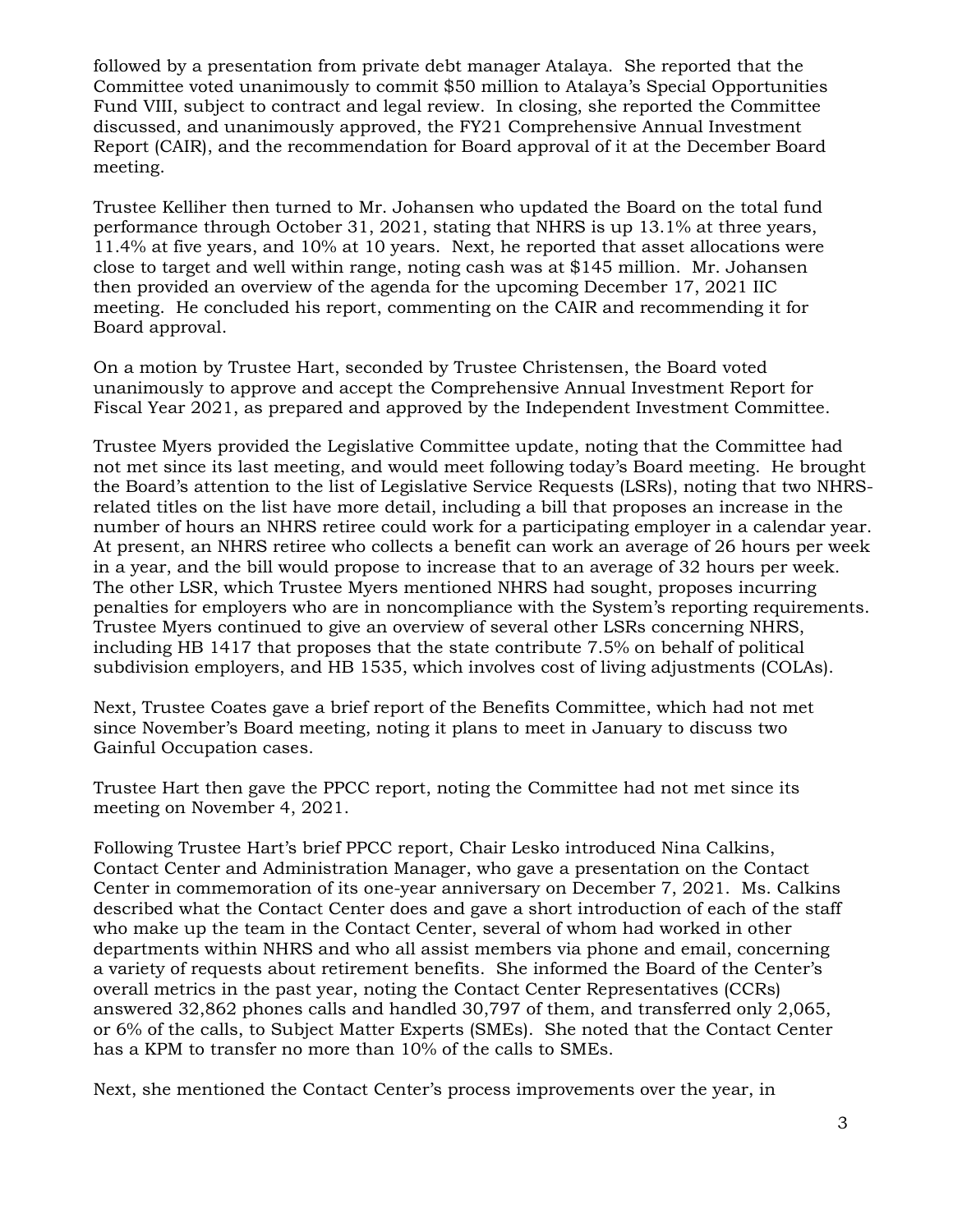collaboration with other departments, such as developing a lunch-and-learn, a 30 minute live guide that helps members fill out retirement application paperwork. The Center also worked with Member Services and PIO on informational handouts for members.

Ms. Calkins then noted resources available on the Intranet, which Contact Supervisor Deanna Higgins implemented as a one-stop resource for the CCRs and any staff to refer to for obtaining System answers to FAQs. She mentioned that Ms. Higgins does monthly quality reviews on each of the CCRs by monitoring calls. Next, she gave the Board an overview of upcoming enhancements to Contact Center operations, and introduced Ms. Higgins, who had worked in several departments at NHRS prior to becoming the Contact Center Supervisor. Ms. Higgins informed the Board of some of the recent work that the Contact Center has conducted to support the back office, including processing enrollments and Medical Subsidy forms. In closing, Ms. Calkins gave appreciation to the many collaborators who helped shape the Contact Center.

Following the presentation, Executive Director Jan Goodwin gave her operating report, noting the System has engaged with its consultant, Fusion Cell, on the COVID Transition Plan in an effort to return safely to a 50% daily capacity of staff in the office. She noted this would be a topic of discussion at the upcoming All Staff meeting on Friday, December 17. She then commented on KPMs, noting this month's result of 96.4%, above the 95% benchmark. Ms. Goodwin updated the Board on PGV3, stating that the System was informed earlier in December that the Senior Project Manager at LRS resigned and a replacement had been appointed. She stated NHRS does not expect this change to delay the project's timeline. She then described next steps with PGV3 regarding parallel processing, which would involve staff entering information into both the old and new software systems, noting it is currently scheduled to begin in April 2023. She commented that NHRS would work with LRS to find another time to conduct the parallel processing, because of the extra duty required of staff during the seasonal influx of retirement applications for July.

Ms. Goodwin updated the Board on her Action Plan, noting everything was progressing well. She then brought the Board's attention regarding a contract request from Director of Human Resources Rosamond Cain to hire a new payroll vendor. Ms. Goodwin opened the floor for discussion and there was a brief question-answer session.

On a motion by Trustee Hart, seconded by Trustee Kelliher, the Board voted to accept the recommendation of the Executive Director that the Board approve the procurement of services as presented in the Board materials, subject to contract and legal review.

Mr. Johansen next opened his Investment Operating Report with the KPMs, noting Investments met seven of eight, and explained the reasoning behind the one missed KPM. He noted that all projects in his Action Plan were on schedule, or ahead of it.

Following Investments, Director of Communications and Legislative Affairs Marty Karlon gave his Public Information Office (PIO) and Legislative Report, stating that PIO is updating the NHRS website, handouts, legislative materials, and reports with FY21 data, and also scheduling its 2022 member and employer education events.

He mentioned that PIO would be working with the Contact Center to offer webinars during February school vacation to help teachers with the Group I retirement applications, and also present an overview of the Plan to Group I members. He noted PIO would also offer additional webinars in April, prior to July teacher retirement season. In closing, he reported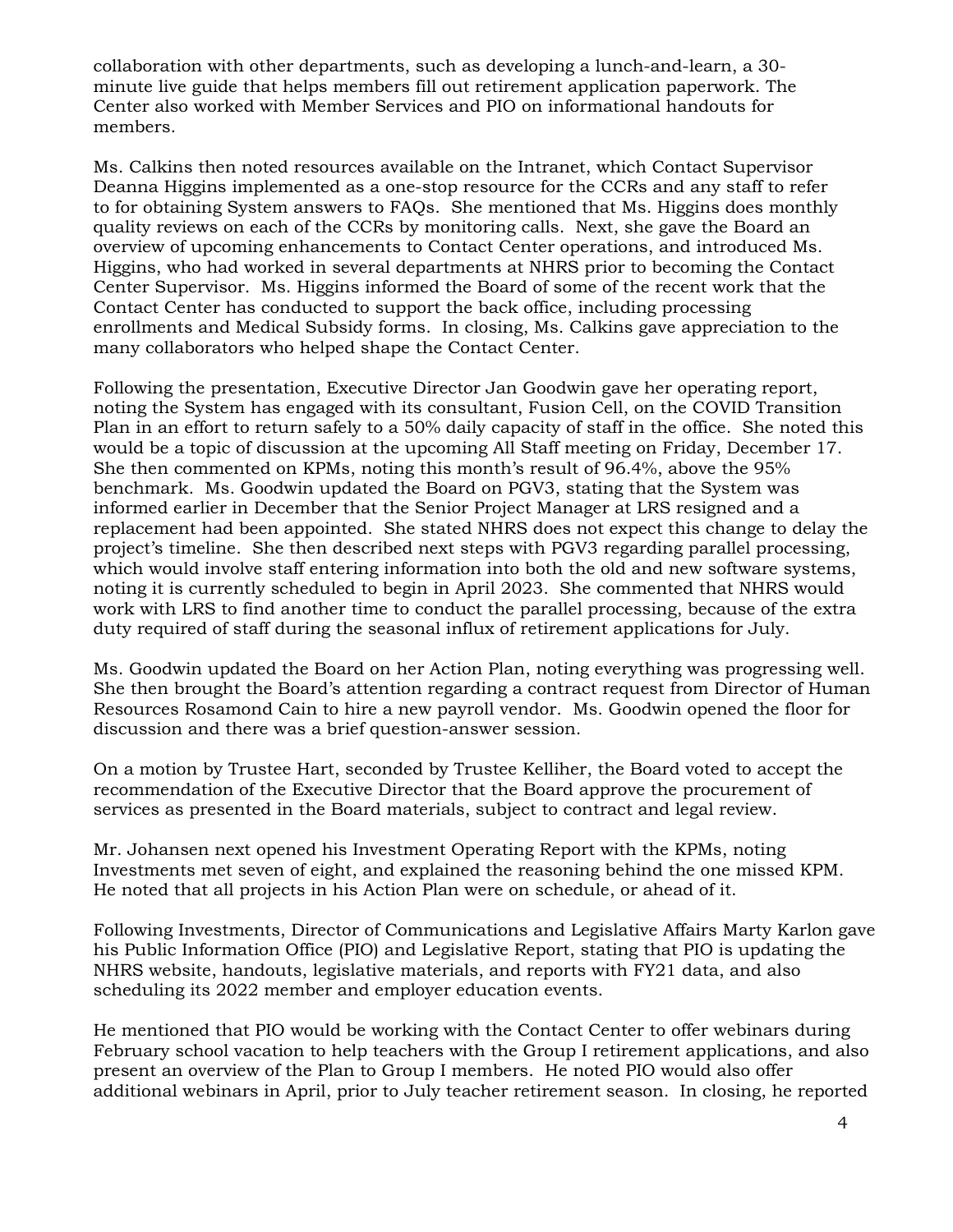that PIO met all of its KPMs.

Next, Ms. Miller, Director of Member Services, gave her report, noting that the JRP data transfer to BPAS, the new third-party administrator, is underway and expected to be complete by the end of this month, as scheduled. She reported on PGV3 and the completion of D3 User Acceptance Testing (UAT). Ms. Miller informed the Board that staff had reviewed vendor candidates for death-audit services and would present its recommendation to the Board in January. She then updated the Board on staffing changes, and closed by commenting on the KPMs, noting that the department missed one that had to do with July 2021 retirement finalizations.

Mr. Murphy next gave his Finance report, opening with the net position, which was at \$11.74 billion as of October 31, 2021, an increase of \$166 million in the first four months of FY22. He then stated that cash flows were as expected and that spending was below budget in the initial four months of FY22. He noted the interim monthly financial statements, and commented on the bank reconciliation KPM, which Finance met this month. He reported that the one KPM missed concerned employer penalty notification.

Mr. Murphy announced that the department filled the Finance Accountant position, and the staff member would begin in that role in January. In closing, he reported that his Action Plan was progressing, and that Finance would be working on the PGV3 employer rollout, putting a process in place for employers and payroll vendors to submit XML files for NHRS staff to test.

Next, Ms. Cain delivered her HR report, and updated the Board on staffing, noting that the System hired a Member Accounts Specialist internally, and mentioned that NHRS promoted 10 staff members this year. She reported HR is in the process of recruiting for a Member Accounts Technician and an Imaging Specialist. She noted HR met all of its monthly KPMs. Lastly, she reported that NHRS has 22 staff members who have been with the System for 10 years or more, and that they received their longevity checks last pay period.

Next, Director of IT Frank Clough presented his report, providing an update on the monthly Security Awareness Training, and mentioned the recent all staff, annual cyber security training. Mr. Clough then gave the statuses on the firewall audit and the vulnerability and penetration audit, which are both in progress, and he expects reports by the end of December. He informed the Board of several projects that are underway, and noted that IT is awaiting a cost estimate for the Airwatch upgrade, which would provide new software features for better management of iPads. He closed his report, stating that IT met all of its KPMs, customer satisfaction was 100%, and that his Action Plan was in process.

Following Mr. Clough, Deputy Director and Chief Legal Counsel Tim Crutchfield gave his Legal operating report, providing an update on the annual fiduciary insurance renewal process, noting that NHRS had just received a quote from its current provider. He explained that for the past six years, the System has been able to maintain its premium at \$123,000 per year, with \$20 million in coverage. He mentioned the quote this year came in at \$144,000 for the same coverage, and that the provider attributed the premium increase to the significant rise in fiduciary claims nationally. Mr. Crutchfield stated the Governance Committee would review the fiduciary insurance information and present its recommendation to the Board in January. Next, he reminded Trustees of the annual requirement to submit their Statement of Financial Interest forms in advance of the due date of January 21, 2022, for filing with the Secretary of State. In closing, Mr. Crutchfield noted that his department met all of its KPMs for the month. Following his report, a few Trustees